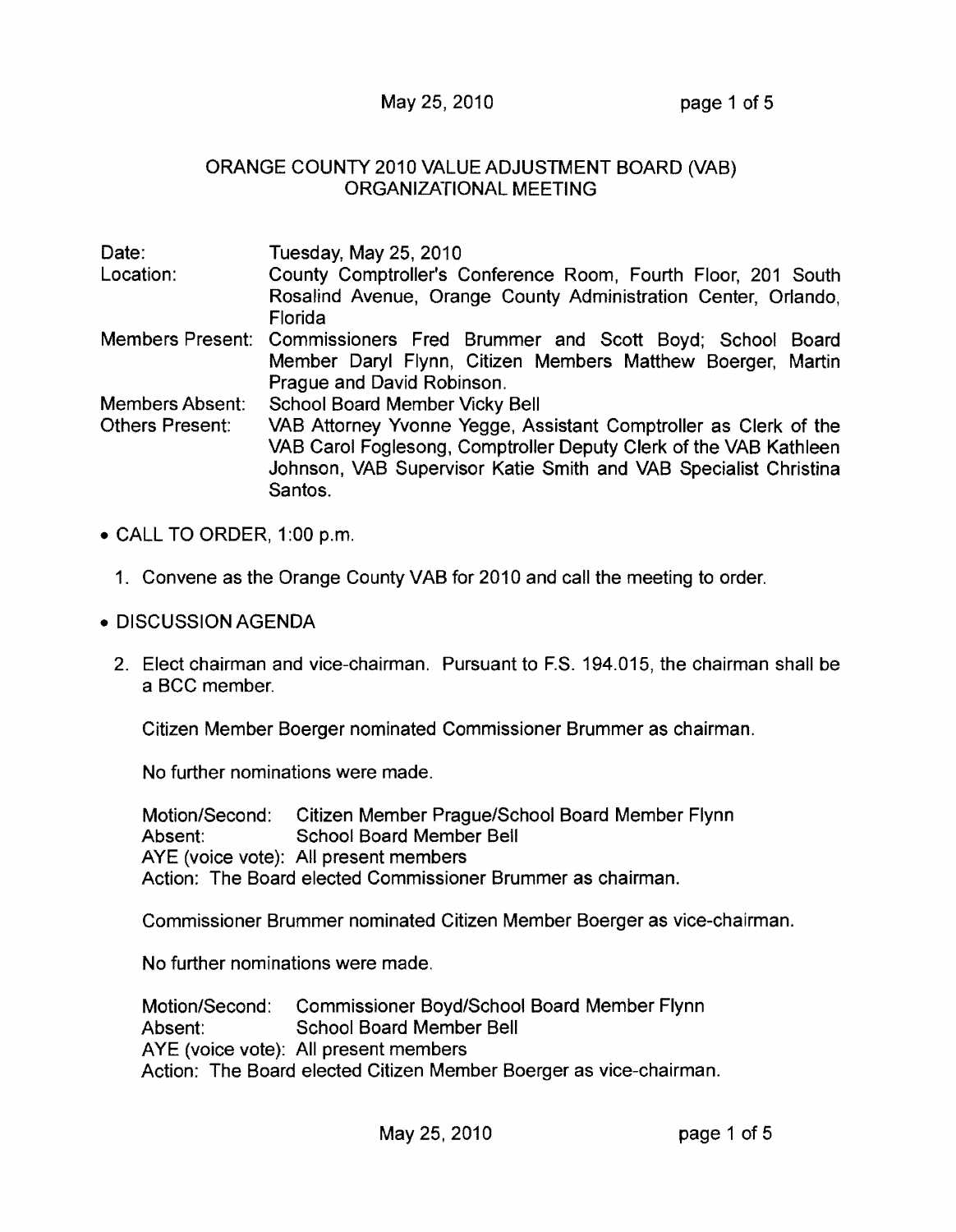3. Ratify existing contract for Yvonne Yegge as VAB Special Counsel.

Motion/Second: School Board Member Flynn/Commissioner Boyd Absent: School Board Member Bell AYE (voice vote): All present members Action: The Board ratified the existing contract for Yvonne Yegge as VAB Special Counsel.

4. Approve the April 27, 2010, Final Meeting Minutes of the 2009 VAB.

Motion/Second: Citizen Member Prague/Citizen Member Boerger Absent: School Board Member Bell AYE (voice vote): All present members Action: The Board approved the April 27, 2010, Final Meeting Minutes of the 2009 VAB.

5. Determine 2010 filing fees. F.S. 194.013 allows a nonrefundable fee not to exceed \$15 for each separate parcel.

Motion/Second: Commissioner Boyd/Citizen Member Prague Absent: School Board Member Bell AYE (voice vote): All present members Action: The Board approved a nonrefundable filing fee not to exceed \$15 for each separate parcel.

6. Approve the budget of the 2010 VAB tax cycle

Motion/Second: Commissioner Boyd/Citizen Member Boerger Absent: School Board Member Bell AYE (voice vote): All present members Action: The Board approved the budget of the 2010 VAB tax cycle.

- 7. Approve authorization of expenditures as follows:
	- Employment of temporary administrative assistants not to exceed \$20,000 with authorization to pay for background checks and drug testing
	- Axia software licensing and support not to exceed \$17,000
	- Equipment maintenance fees not to exceed \$1,000
	- Office supply purchases not to exceed \$3,400
	- Advertising fees not to exceed \$1,500
	- Bank charges (for online petitions) not to exceed \$1,500

Ms. Smith presented a report. Ms. Foglesong contributed to the report. Board discussion ensued.

May 25,2010 page 2 of 5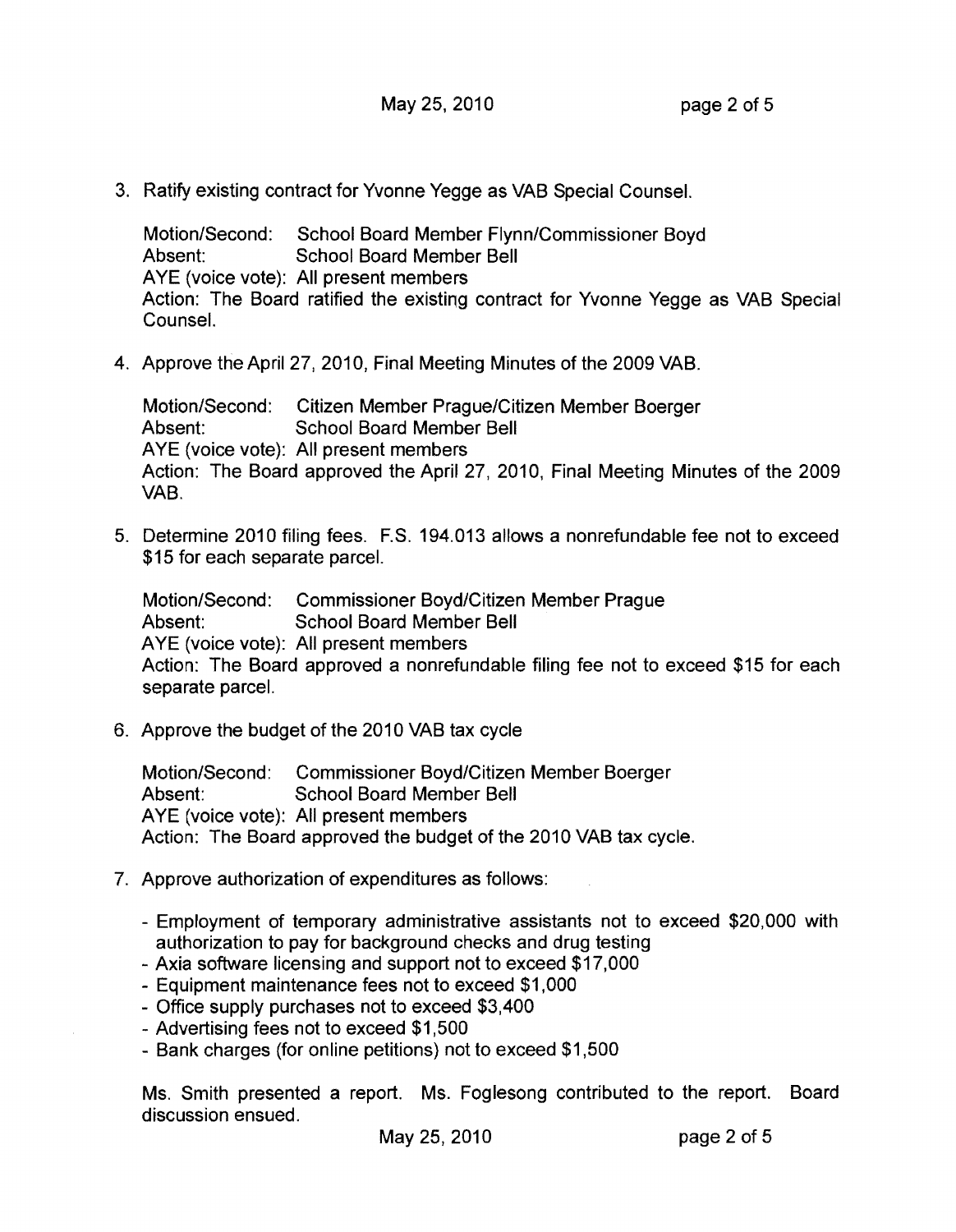Motion/Second: Citizen Member Prague/Commissioner Boyd Absent: School Board Member Bell AYE (voice vote): All present members Action: The Board authorized employment of temporary administrative assistants not to exceed \$20,000, with authorization to pay for background checks and drug testing; further authorized expenditure not to exceed \$17,000 for Axia software licensing and support; further authorized equipment maintenance fees not to exceed \$1,000; further authorized office supply purchases not to exceed \$3,400; further, authorized advertising fees not to exceed \$1,500; and further authorized expenditure for bank charges (for online petitions) not to exceed \$1,500.

8. Determine Special Magistrate fees.

Motion/Second: Commissioner Boyd/Citizen Member Prague Absent: School Board Member Bell AYE (voice vote): All present members Action: The Board approved special magistrates' compensation at the rate of \$125 per hour.

9. Update regarding Department of Revenue Rules and Uniform Procedures.

Ms. Yegge presented a report.

Action: None

10. Appoint two attorney applicants to serve as special magistrates for exemption/classifications hearings and appoint all remaining applicants as alternates:

Commissioner Brummer nominated Elizabeth Baker Young and Joy Ewertz as the special magistrates with the balance of the applicants being accepted as alternates for use at the discretion of the VAB staff.

No further nominations were made.

Motion/Second: Citizen Member Robinson/Citizen Member Boerger

Absent: School Board Member Bell

AYE (voice vote): All present members

Action: The Board appointed Elizabeth Baker Young and Joy Ewertz to serve as special magistrates and appointed all remaining applicants as alternates for use at the discretion of the VAB staff.

Clerk's Note: Alternate special magistrates for exemption/classification hearings are Jose Cantero, Sherri Johnson and Karen Wonsetler.

May 25, 2010 page 3 of 5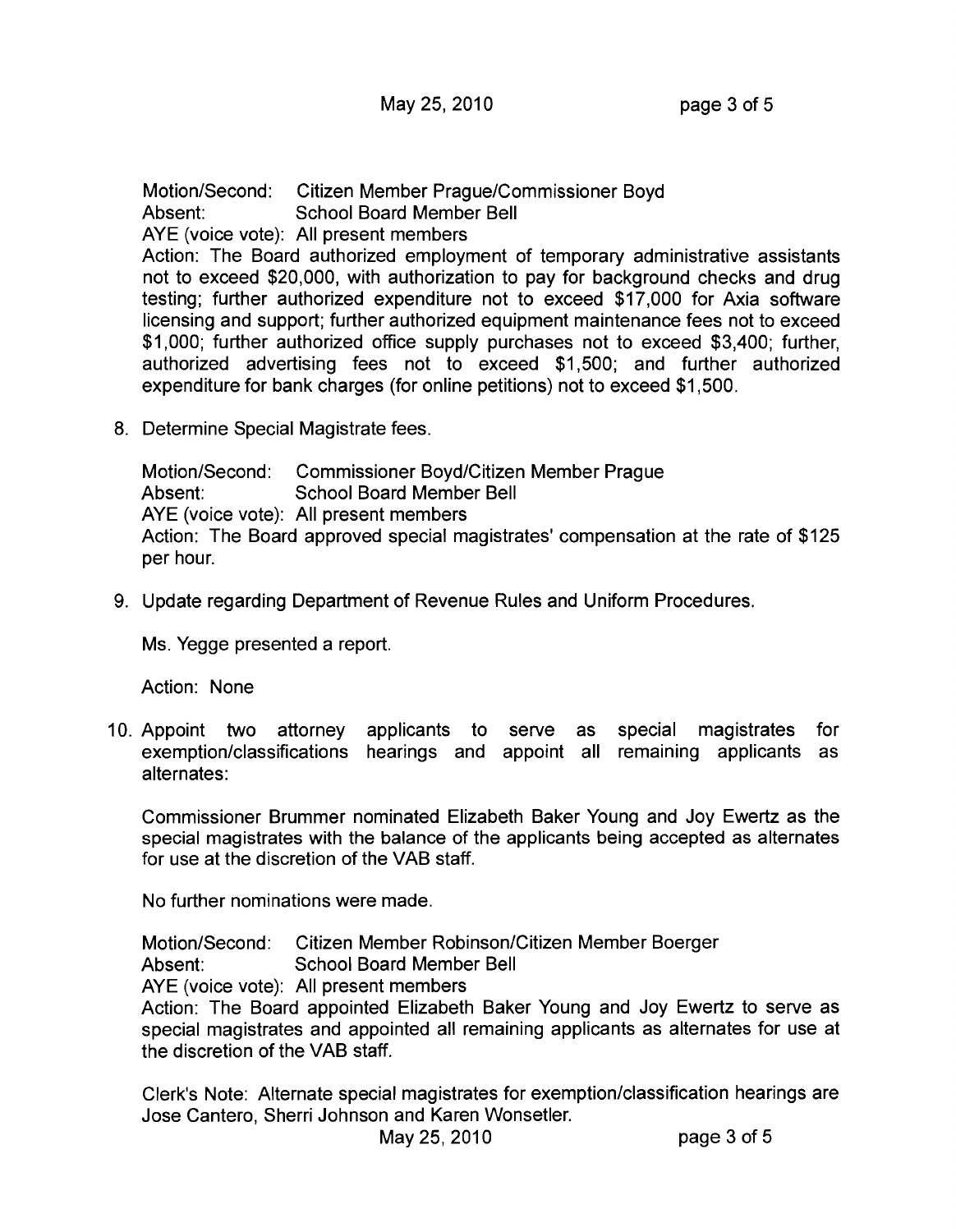11. Appoint two applicants to serve as special magistrates for tangible personal property valuation hearings, and further appoint remaining applicant as alternate.

Commissioner Brummer nominated Curt Cordell and Gerald Hartman as special magistrates with Robert Broome appointed as alternate for use at the discretion of the VAB staff.

No further nominations were made.

Motion/Second: Citizen Member Boerger/Citizen Member Prague Absent: School Board Member Bell AYE (voice vote): All present members Action: The Board appointed Curt Cordell and Gerald Hartman as special magistrates with Robert Broome appointed as alternate for use at the discretion of the VAB staff.

12. Appoint seven applicants to serve as special magistrates for real property valuation hearings and appoint all remaining applicants as alternates:

Commissioner Brummer nominated Edwin Barfield, Stephen King, Richard MacMillan, Kathryn Edmundson, Tom Riddle, John Robinson, and Richard Steeves to serve as special magistrates for real property valuation hearings and appoint all remaining applicants as alternates

No further nominations were made.

Motion/Second: Citizen Member Boerger/Commissioner Boyd Absent: School Board Member Bell AYE (voice vote): All present members Action: The Board appointed Edwin Barfield, Stephen King, Richard MacMillan, Kathryn Edmundson, Tom Riddle, John Robinson, and Richard Steeves to serve as special magistrates for real property valuation hearings and appointed all remaining applicants as alternates

Clerk's Note: Alternate special magistrates for real property valuation hearings are Robert Babcock, Roger Crews, Edgar Fieri, Thomas Jones, Helen Kimberly Pope, Cecil Neff, Camille Smith, Robert Sutte and David Taylor.

13. Accept special magistrate recommendations without further hearings, as provided by F.S. 194.035, for those hearings held from October 2010 until all petitions have been heard.

Board discussion ensued. Ms. Smith, Ms. Yegge and Ms. Foglesong contributed to the discussion.